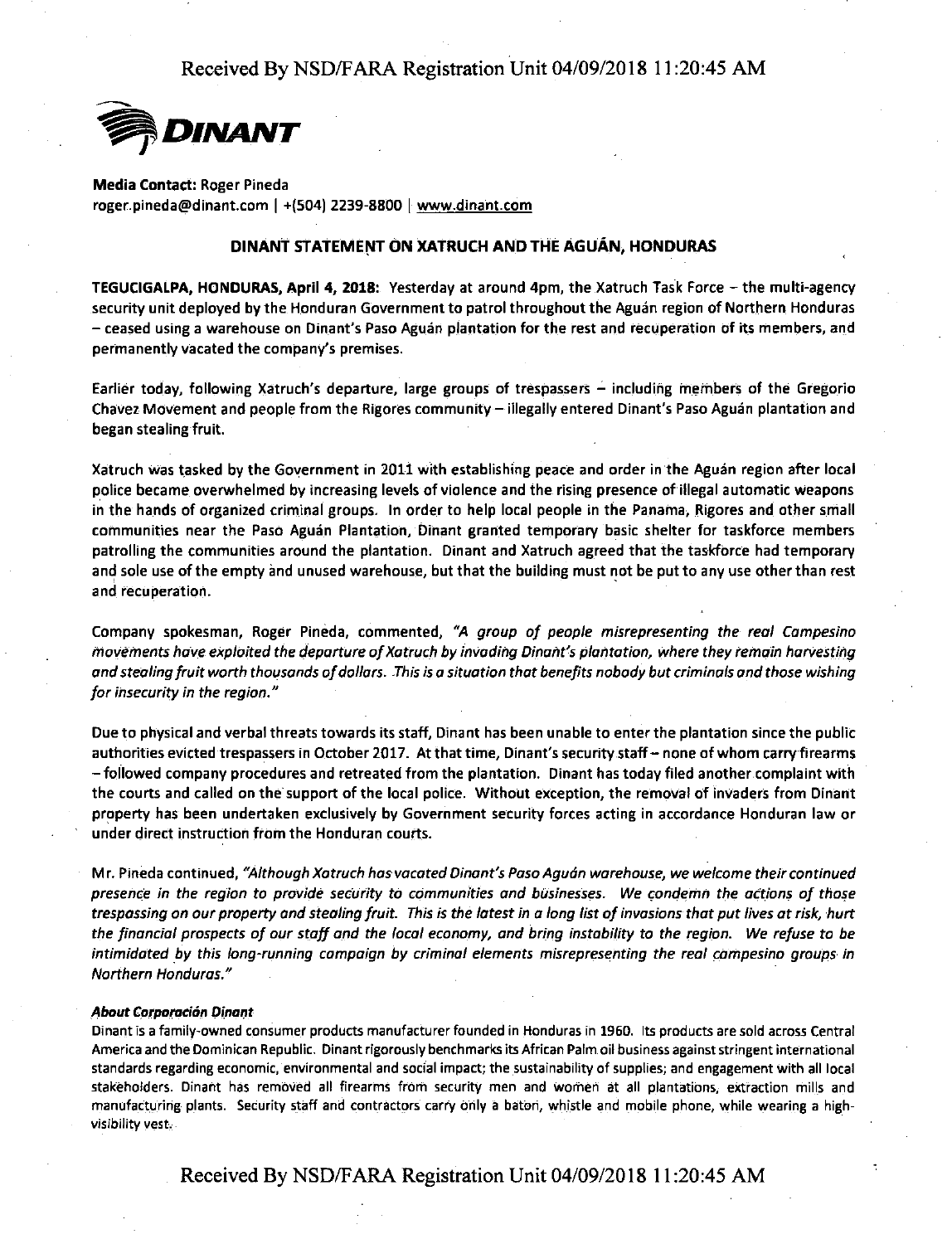# Received By NSD/F ARA Registration Unit 04/09/2018 11 :20:45 AM

This material is distributed **by** Tricuro LLC on behalf of Corporaci6n Dinant. Additional information is available at the Department of Justice, Washington, DC.

**\*\*\*END\*\*\*** 

Received By NSD/F ARA Registration Unit 04/09/2018 11 :20:45 AM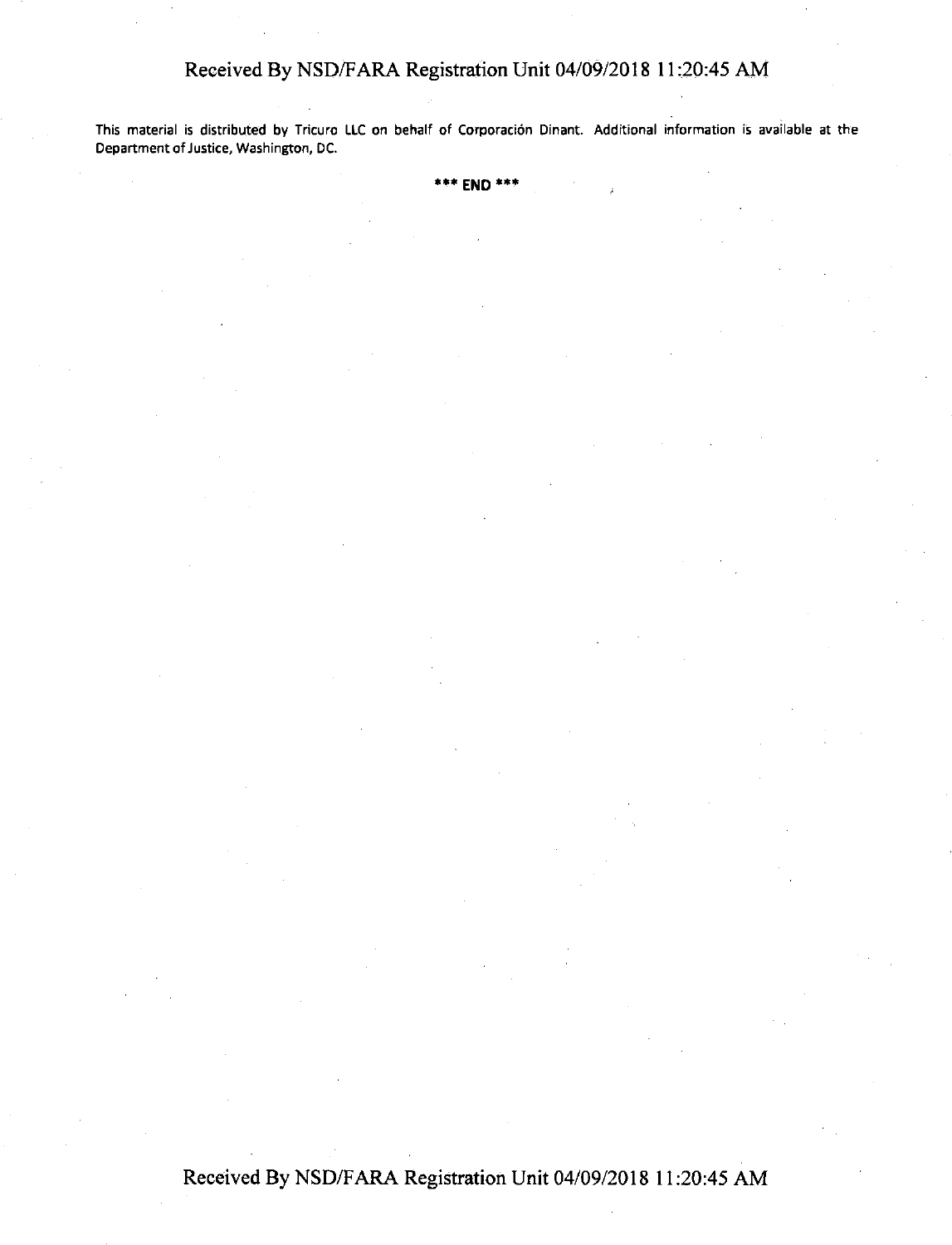

**Contacto para Medios: Roger Pineda** 

roger.pineda@dinant.com I **+(504)** 2239-8800 I www.dinant.com

### **COMUNICADO DE DINANT ACERCA DE XATRUCH Y EL AGUÁN, HONDURAS**

**TEGUCIGALPA, HONDURAS, Abril 4, 2018:** El dia de ayer alrededor de las 4pm, la unidad de seguridad multi institucional desplegada por el Estado Hondureño para brindar seguridad a través de la región del Aguan en el norte de Honduras, dejo de utilizar una bodega en la finca Paso Aguan para el descanso y recuperaci6n de sus rniembros y de forma permanente han dejado de usar esas instalaciones de la compañía.

Temprano el día de hoy, después de la salida de Xatruch, un grupo grande de invasores, incluyendo miembros de movimiento Gregorio Chávez y personas de la comunidad de Rigores, invadieron de forma ilegal la finca de Dinant Paso Aguan y comenzaron a robar fruta.

I Xatruch fue encomendado par el Gobierno en el 2011 en establecer la paz y el orden en la region del aguan, despues de ' que la policia local fuera desbordada par las niveles incrementales de violencia y el incremento del uso ilegal de armas automaticas en rnanos de estructuras criminales. Para poder ayudar a la gente de las comunidades de La Panama, Rigores y otras pequeñas comunidades cerca de la plantación Paso Aguan, Dinant proveyó alojamiento básico para miembros de la Fuerza de Tarea Conjunta patrullando las comunidades y la plantacion. Dinant y Xatruch acordaron que la fuerza de tarea conjunta tendría uso temporal y único de la bodega vacía y sin usar, pero que dicha instalación no debería ser utilizada para otro proposito diferente que el descanso y recuperacion de sus miembros.

El vocero de la compañía, Roger Pineda, comento, "un grupo de personas subrogándose la representación de los verdaderos rnovimientos campesinos han explotado la partida de Xatruch al invadir la plantacion de Dinant, donde permanecen cosechando y robando fruta con valor de miles de d61ares. Esta es una situacion que no beneficia a nadie más que a los criminales y aquellos que desean inseguridad en la región."

Debido a amenazas fisicas y verbales en contra de nuestros colaboradores, Dinant no ha podido volver a entrar a la plantacion desde que las autoridades desalojaran a las invasores en octubre del 2017. En ese momenta, el staff de seguridad de Dinant, de los cuales ninguno usa armas de fuego, siguieron los procedimientos de la compañía y se retiraron de la plantacion. Sin ninguna excepcion, el desalojo de invasores de las propiedades de Dinant ha sido llevado a cabo exclusivamente por fuerzas de seguridad del Estado, actuando de acuerdo con las leyes de Honduras o bajo instrucciones directas de las cortes Hondureñas.

Continua el Sr. Pineda, "Aunque Xatruch haya salida de la bodega de Dinant en Paso Aguan, damos la bienvenida a su continua presencia en la región para proveer seguridad a las comunidades y los negocios. Condenamos las acciones de aquellos usurpando nuestra propiedad y robando fruta. Esta es la última de una larga lista de invasiones que ponen en riesgo la vida de las personas, dañan las expectativas financieras de todos nuestros colaboradores y la economía local y traen inestabilidad a la región. Nos negamos a ser intimidados por esta larga campaña por elementos criminales que mal representan las verdaderos grupos campesinos en la region norte de Honduras".

#### *Acerca de Carpotati6n* **Dinarit**

**Dihaht es una empresa familiar fabricante de productos de consumo fundada en Hondura\_S en 1960. Sus productos se vende\_n en toda**  Centroamérica y la Republica Dominicana. Dinant compara rigurosamente su negocio de Palma Aceitera contra estrictos estándares **internacionales, con relaci6n a sus impactos econ6micos, ambientales y sociales; la sostenibilidad de sus suministros; y su**  relacionamiento con las partes interesadas locales. Dinant ha quitado el uso de armas de fuego a sus hombres y mujeres trabajando en seguridad en todas sus plantaciones, plantas de extracción de aceite y plantas de manufactura. El staff de seguridad y los **contratistas so/amente u:Sa'r', una po·rra, pita y celular, vistiendo un chaleco de alta visibilidad.**